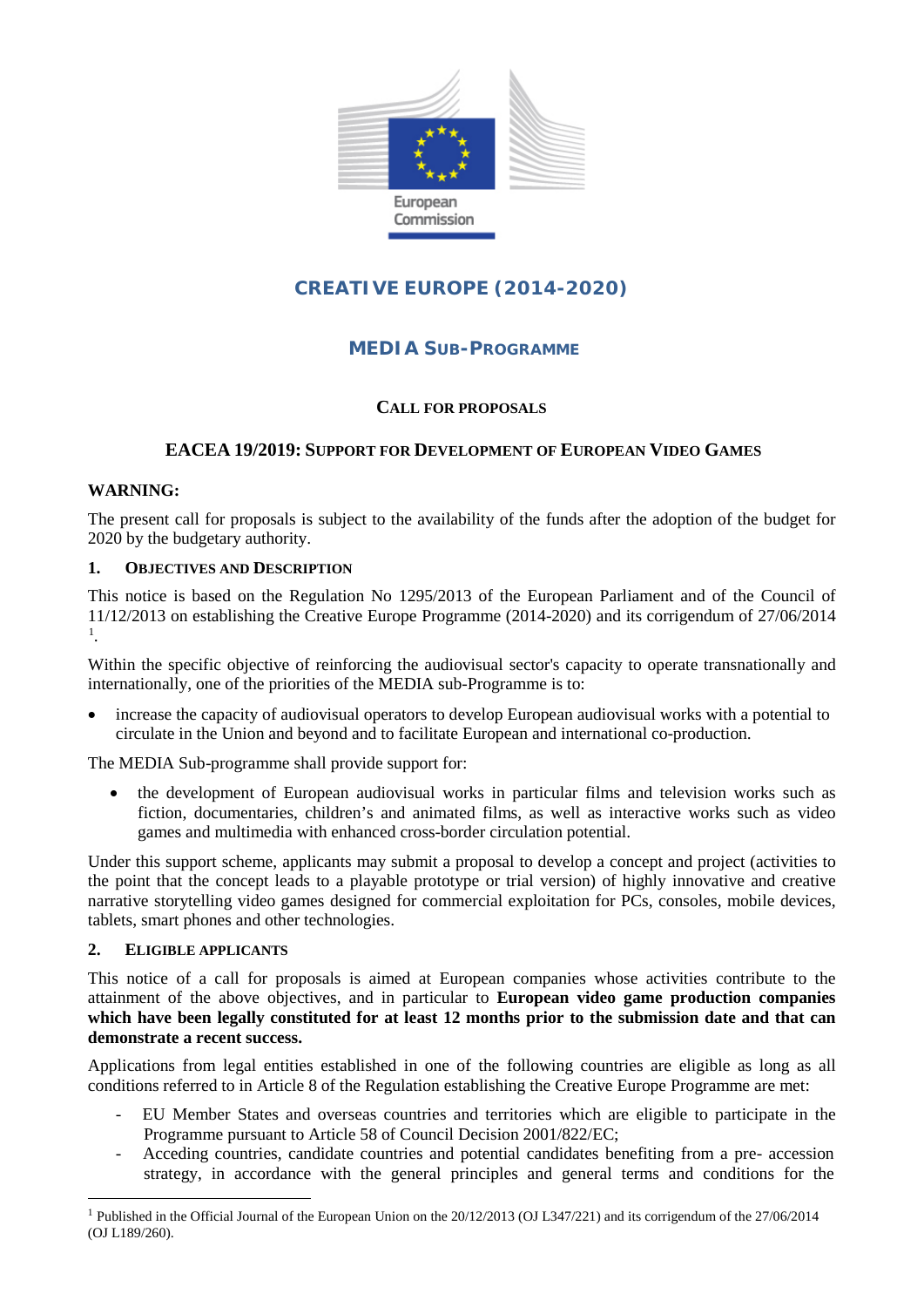participation of those countries in Union programmes established in the respective Framework Agreements, Association Council Decisions or similar agreements;

- EFTA countries which are members of the EEA, in accordance with the provisions of the EEA Agreement;
- The Swiss Confederation, on the basis of a bilateral agreement to be concluded with that country;
- Countries covered by the European Neighbourhood Policy in accordance with the procedures established with those countries following the framework agreements providing for their participation in European Union programmes;

The Programme shall also be open for bilateral or multilateral cooperation actions targeted at selected countries or regions on the basis of additional appropriations paid by, and specific arrangements to be agreed upon with, those countries or regions.

The Programme shall permit cooperation and joint actions with countries not participating in the Programme and with international organisations which are active in the cultural and creative sectors such as UNESCO, the Council of Europe, the Organisation for Economic Cooperation and Development or the World Intellectual Property Organisation on the basis of joint contributions for the realisation of the Programme's objectives.

Proposals from applicants in non EU countries may be selected, provided that, on the date of the award decision, agreements have been signed setting out the arrangements for the participation of those countries in the programme established by the Regulation referred to above.

#### **3. ELIGIBLE ACTIVITIES**

**Only the activities relating to the development phase for the following projects are eligible:** Narrative storytelling video games regardless of platform or expected distribution method. The story must be told or shown throughout the whole game (in-game storytelling) and not only as an introduction or an ending to the game. In all cases the video game must be intended for commercial exploitation.

#### **The applicant must also own the majority of the rights related to the submitted project.**

# **The production phase (see definition) of the submitted project must not be scheduled to start before 8 months after the date of submission of the application.**

#### **4. ELIGIBLE APPLICATIONS**

Applicants may submit only one application in the frame of this call for proposals.

Applications requesting a financial contribution of less than EUR 10.000 are ineligible.

The duration of the project is until 36 months from the start date of the action.

#### **5. AWARD CRITERIA**

Points will be allocated out of a total of 100 on the basis of the following weighting:

Quality of the content and activities (30 points)

• Quality of the content, the storytelling of the project and originality of the concept against existing works

Innovative character of the project (20 points)

• Innovation i.e. the extent to which the project pushes the boundaries of the existing offer proposing "cutting edge" techniques and content

Relevance and European added-value (20 points)

• The development strategy and potential for European/international exploitation (including management of IP rights)

Dissemination of project results (20 points)

• The distribution, communication and marketing strategy and suitability for the target audience including accessibility features

Impact and sustainability (10 points)

• The financing strategy for the development and production and the feasibility potential of the project